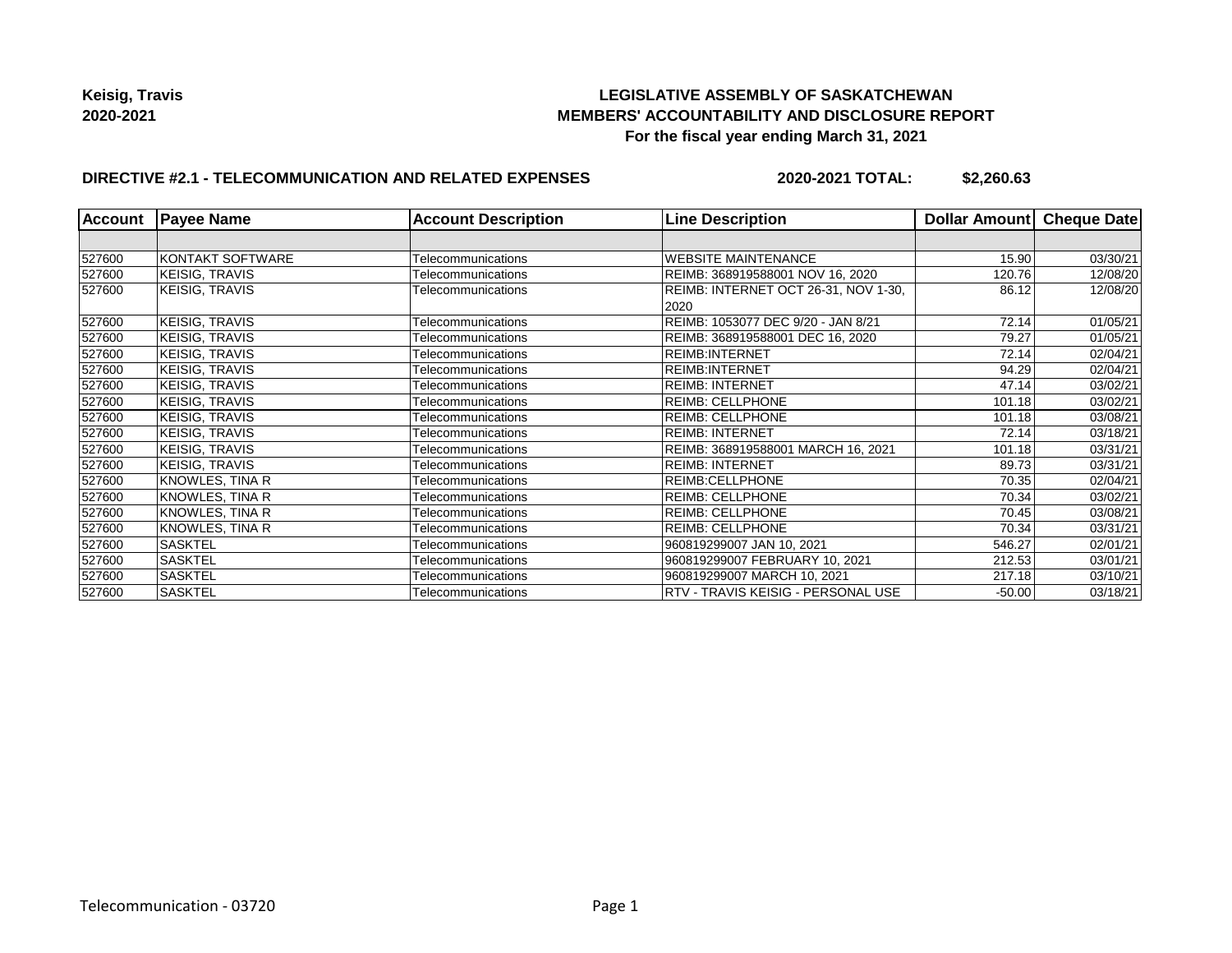# **LEGISLATIVE ASSEMBLY OF SASKATCHEWAN MEMBERS' ACCOUNTABILITY AND DISCLOSURE REPORT For the fiscal year ending March 31, 2021**

# **DIRECTIVE #3.1 - MLA TRAVEL AND LIVING EXPENSES**

**2020-2021 TOTAL: \$7,907.55**

| <b>Account</b> | <b>Payee Name</b>     | <b>Account Description</b>  | <b>Line Description</b>          | <b>Dollar Amount</b> | Cheque Date |
|----------------|-----------------------|-----------------------------|----------------------------------|----------------------|-------------|
|                |                       |                             |                                  |                      |             |
| 541900         | <b>KEISIG, TRAVIS</b> | Elected Rep - Travel        | MLA TRAVEL OCT 30 - NOV 20, 2020 | 1,447.75             | 11/28/20    |
| 541900         | <b>KEISIG, TRAVIS</b> | Elected Rep - Travel        | MLA TRAVEL NOV 21-30, 2020       | 595.47               | 12/08/20    |
| 541900         | <b>KEISIG, TRAVIS</b> | <b>Elected Rep - Travel</b> | MLA TRAVEL NOV 23- DEC 10, 2020  | 1,214.86             | 12/17/20    |
| 541900         | <b>KEISIG, TRAVIS</b> | <b>Elected Rep - Travel</b> | MLA TRAVEL DEC 14. 2020          | 161.19               | 01/05/21    |
| 541900         | KEISIG, TRAVIS        | Elected Rep - Travel        | DEC 2020 MLA REGINA              | 893.92               | 01/05/21    |
|                |                       |                             | ACCOMMODATION                    |                      |             |
| 541900         | <b>KEISIG, TRAVIS</b> | Elected Rep - Travel        | JAN 2021 MLA REGINA              | 481.81               | 02/04/21    |
|                |                       |                             | <b>ACCOMMODATION</b>             |                      |             |
| 541900         | <b>KEISIG, TRAVIS</b> | Elected Rep - Travel        | MLA TRAVEL JAN 13-26, 2021       | 460.24               | 02/04/21    |
| 541900         | <b>KEISIG, TRAVIS</b> | Elected Rep - Travel        | FEBRUARY 2021 MLA REGINA         | 390.28               | 03/02/21    |
|                |                       |                             | ACCOMMODATION                    |                      |             |
| 541900         | KEISIG, TRAVIS        | Elected Rep - Travel        | MLA TRAVEL FEB 2-25, 2021        | 689.51               | 03/02/21    |
| 541900         | <b>KEISIG, TRAVIS</b> | Elected Rep - Travel        | IMARCH 2021 MLA REGINA           | 372.17               | 03/08/21    |
|                |                       |                             | <b>ACCOMMODATION</b>             |                      |             |
| 541900         | <b>KEISIG, TRAVIS</b> | Elected Rep - Travel        | IMARCH 2021 MLA REGINA           | 560.25               | 03/18/21    |
|                |                       |                             | <b>ACCOMMODATION</b>             |                      |             |
| 541900         | <b>KEISIG, TRAVIS</b> | Elected Rep - Travel        | IMARCH 2021 MLA REGINA           | 84.74                | 03/18/21    |
|                |                       |                             | <b>ACCOMMODATION</b>             |                      |             |
| 541900         | <b>KEISIG, TRAVIS</b> | Elected Rep - Travel        | MLA TRAVEL MARCH 12-25, 2021     | 555.36               | 03/31/21    |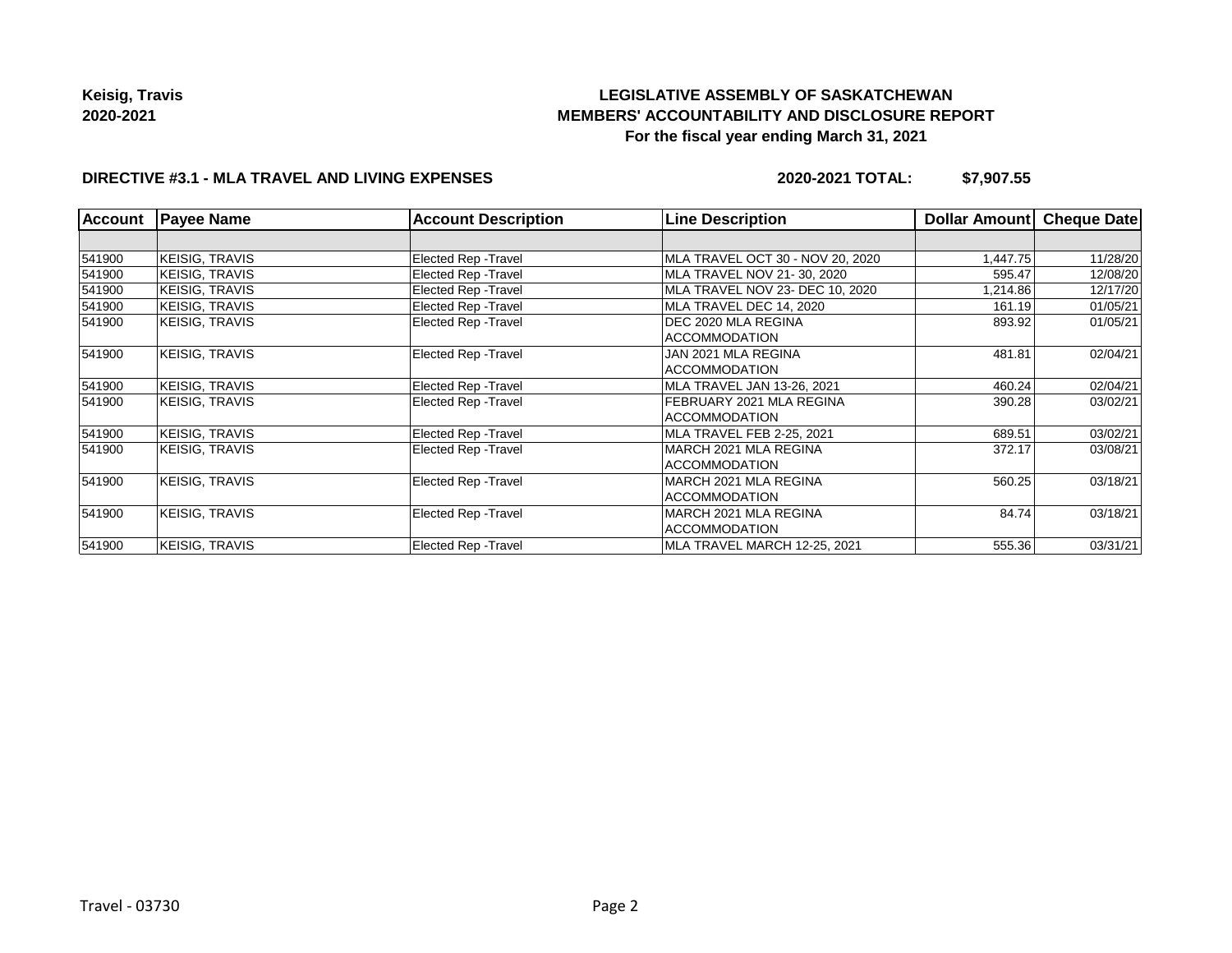

# **LEGISLATIVE ASSEMBLY OF SASKATCHEWAN MEMBERS' ACCOUNTABILITY AND DISCLOSURE REPORT For the fiscal year ending March 31, 2021**

#### **DIRECTIVE #4.1 - CONSTITUENCY SERVICE EXPENSES**

**2020-2021 TOTAL: \$16,662.15**

| <b>Account</b> | <b>Payee Name</b>                                             | <b>Account Description</b>                | <b>Line Description</b>            | Dollar Amount Cheque Date |          |
|----------------|---------------------------------------------------------------|-------------------------------------------|------------------------------------|---------------------------|----------|
|                |                                                               |                                           |                                    |                           |          |
| 521372         | <b>BRIGHTEN CREATIVE GROUP LTD.</b>                           | Photographer's Services                   | <b>MLA PORTRAIT</b>                | 82.19                     | 03/01/21 |
| 522000         | <b>BALCARRES, TOWN OF</b>                                     | Rent of Ground, Buildings and Other Space | DEC 2020 MLA OFFICE RENT           | 800.00                    | 12/01/20 |
| 522000         | <b>BALCARRES, TOWN OF</b>                                     | Rent of Ground, Buildings and Other Space | JAN 2021 MLA OFFICE RENT           | 800.00                    | 12/17/20 |
| 522000         | <b>BALCARRES, TOWN OF</b>                                     | Rent of Ground, Buildings and Other Space | FEB 2021 MLA OFFICE RENT           | 800.00                    | 01/12/21 |
| 522000         | <b>BALCARRES, TOWN OF</b>                                     | Rent of Ground, Buildings and Other Space | MAR 2021 MLA OFFICE RENT           | 800.00                    | 02/08/21 |
| 522200         | TOSHIBA TEC CANADA BUSINESS<br><b>SOLUTIONS INC</b>           | Rent of Photocopiers                      | <b>COPIER CHARGES</b>              | 89.49                     | 02/01/21 |
| 522200         | <b>TOSHIBA TEC CANADA BUSINESS</b><br>SOLUTIONS INC           | Rent of Photocopiers                      | <b>COPIER CHARGES</b>              | 90.64                     | 02/01/21 |
| 522200         | TOSHIBA TEC CANADA BUSINESS<br><b>SOLUTIONS INC</b>           | Rent of Photocopiers                      | <b>COPIER CHARGES</b>              | 89.49                     | 03/01/21 |
| 522200         | TOSHIBA TEC CANADA BUSINESS<br><b>SOLUTIONS INC</b>           | Rent of Photocopiers                      | <b>COPIER CHARGES</b>              | 89.49                     | 03/01/21 |
| 522500         | KEISIG, TRAVIS                                                | <b>Insurance Premiums</b>                 | REIMB: OFFICE INSURANCE Q70175261- | 524.70                    | 03/18/21 |
| 525000         | <b>KEISIG, TRAVIS</b>                                         | Postal, Courier, Freight and Related      | <b>REIMB: POSTAGE</b>              | 193.20                    | 01/05/21 |
| 525000         | <b>KEISIG, TRAVIS</b>                                         | Postal, Courier, Freight and Related      | <b>REIMB: POSTAGE</b>              | 295.05                    | 03/11/21 |
| 525000         | <b>KNOWLES, TINA R</b>                                        | Postal, Courier, Freight and Related      | POSTAGE                            | 18.62                     | 03/02/21 |
| 525000         | MINISTER OF FINANCE-MINISTRY OF<br>SASKBUILDS AND PROCUREMENT | Postal, Courier, Freight and Related      | DEC 2020 MAIL SERVICES             | 930.26                    | 01/20/21 |
| 530300         | MARU GROUP CANADA INC.                                        | Primary Research/Focus group              | AD HOC RESEARCH                    | 632.97                    | 03/01/21 |
| 530500         | FOAM LAKE REVIEW LTD.                                         | Media Placement                           | ADVERTISING                        | 157.50                    | 02/01/21 |
| 530500         | <b>GRASSLANDS NEWS GROUP</b>                                  | Media Placement                           | ADVERTISING                        | 245.00                    | 01/01/21 |
| 530500         | <b>ITUNA NEWS</b>                                             | Media Placement                           | ADVERTISING                        | 280.00                    | 03/09/21 |
| 530500         | LAST MOUNTAIN TIMES LTD.                                      | Media Placement                           | <b>ADVERTISING</b>                 | 232.47                    | 01/01/21 |
| 530500         | LAST MOUNTAIN TIMES LTD.                                      | Media Placement                           | ADVERTISING                        | 930.00                    | 03/03/21 |
| 530500         | <b>REGEL, DENIS</b>                                           | Media Placement                           | ADVERTISING                        | 4,500.00                  | 03/01/21 |
| 530800         | PRAIRIE ADVERTISING DISTRIBUTORS<br>LTD.                      | Publications                              | MAILOUTS                           | 202.85                    | 01/01/21 |
| 530900         | <b>KEISIG, TRAVIS</b>                                         | Promotional Items                         | REIMB: SASKATCHEWAN FLAGS          | 617.05                    | 03/02/21 |
| 530900         | TREASURE HOUSE IMPORTS LTD.                                   | Promotional Items                         | SASKATCHEWAN PINS                  | 265.00                    | 03/01/21 |
| 530900         | <b>WESTERN LITHO LTD.</b>                                     | <b>Promotional Items</b>                  | <b>CHRISTMAS CARDS</b>             | 975.20                    | 02/01/21 |
| 530900         | <b>WESTERN LITHO LTD.</b>                                     | <b>Promotional Items</b>                  | <b>CHRISTMAS CARDS</b>             | 185.50                    | 02/01/21 |
| 531100         | <b>REGEL, DENIS</b>                                           | <b>Exhibits and Displays</b>              | <b>OFFICE SIGNAGE</b>              | 500.00                    | 03/01/21 |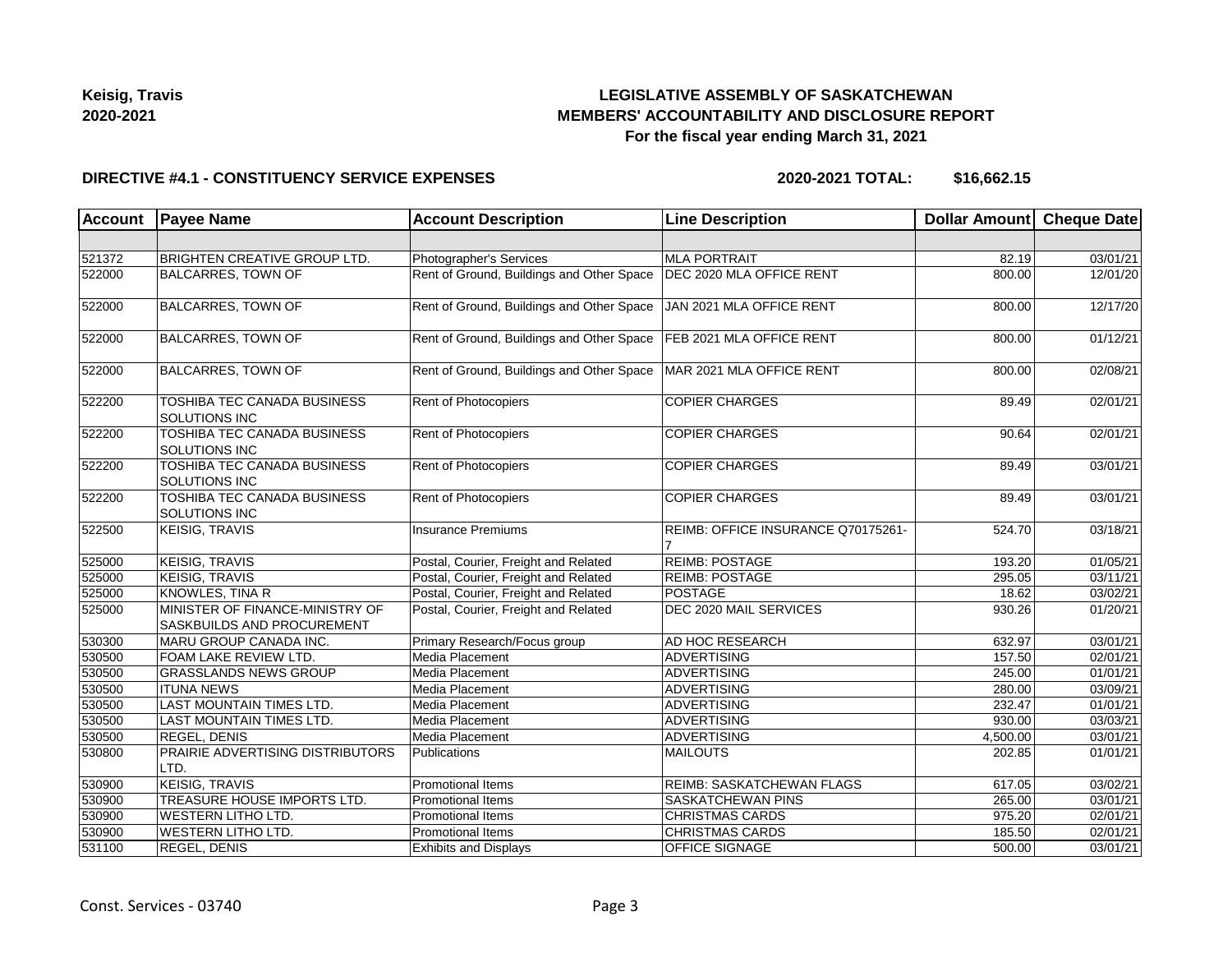# **LEGISLATIVE ASSEMBLY OF SASKATCHEWAN MEMBERS' ACCOUNTABILITY AND DISCLOSURE REPORT For the fiscal year ending March 31, 2021**

# **DIRECTIVE #4.1 - CONSTITUENCY SERVICE EXPENSES**

**2020-2021 TOTAL: \$16,662.15**

| <b>Account</b> | <b>Payee Name</b>  | <b>Account Description</b>         | <b>Line Description</b>             | Dollar Amount | <b>Cheque Date</b> |
|----------------|--------------------|------------------------------------|-------------------------------------|---------------|--------------------|
|                |                    |                                    |                                     |               |                    |
| 550100         | WESTERN LITHO LTD. | <b>Printed Forms</b>               | <b>BUSINESS CARDS</b>               | 116.90        | 02/01/21           |
| 550100         | WESTERN LITHO LTD. | <b>Printed Forms</b>               | <b>GREETING CARDS AND ENVELOPES</b> | 147.90        | 03/23/21           |
| 550200         | KEISIG. TRAVIS     | Books, Mags and Ref Materials      | <b>REIMB:SUBSCRIPTION</b>           | 47.62         | 02/04/21           |
| 550200         | KEISIG. TRAVIS     | Books, Mags and Ref Materials      | <b>REIMB: RM MAP</b>                | 10.00         | 03/02/21           |
| 550200         | KEISIG, TRAVIS     | Books, Mags and Ref Materials      | <b>REIMB: SUBSCRIPTION KEISIG</b>   | 100.80        | 03/02/21           |
| 555000         | KEISIG. TRAVIS     | Other Material and Supplies        | <b>REIMB: OFFICE SUPPLIES</b>       | 305.99        | 03/02/21           |
| 555000         | KEISIG. TRAVIS     | <b>Other Material and Supplies</b> | <b>REIMB: OFFICE SUPPLIES</b>       | 45.00         | 03/02/21           |
| 555000         | KEISIG, TRAVIS     | Other Material and Supplies        | <b>REIMB: OFFICE SUPPLIES</b>       | 18.29         | 03/02/21           |
| 555000         | KEISIG, TRAVIS     | Other Material and Supplies        | <b>REIMB: OFFICE SUPPLIES</b>       | 219.75        | 03/02/21           |
| 555000         | KEISIG, TRAVIS     | <b>Other Material and Supplies</b> | <b>REIMB: OFFICE SUPPLIES</b>       | 39.99         | 03/11/21           |
| 555000         | KEISIG, TRAVIS     | <b>Other Material and Supplies</b> | <b>REIMB: OFFICE SUPPLIES</b>       | 22.05         | 03/24/21           |
| 555000         | KNOWLES, TINA R    | Other Material and Supplies        | <b>OFFICE SUPPLIES</b>              | 113.70        | 01/01/21           |
| 555000         | KNOWLES, TINA R    | Other Material and Supplies        | <b>REIMB:OFFICE SUPPLIES</b>        | 15.52         | 02/04/21           |
| 564300         | KEISIG, TRAVIS     | Computer Hardware - Exp.           | REIMB: IPAD                         | 543.62        | 02/04/21           |
| 564300         | KEISIG, TRAVIS     | Computer Hardware - Exp.           | REIMB: IPAD                         | $-543.62$     | 02/04/21           |
| 564600         | KEISIG, TRAVIS     | Computer Software - Exp            | <b>REIMB:ANTI-VIRUS SOFTWARE</b>    | 131.97        | 02/04/21           |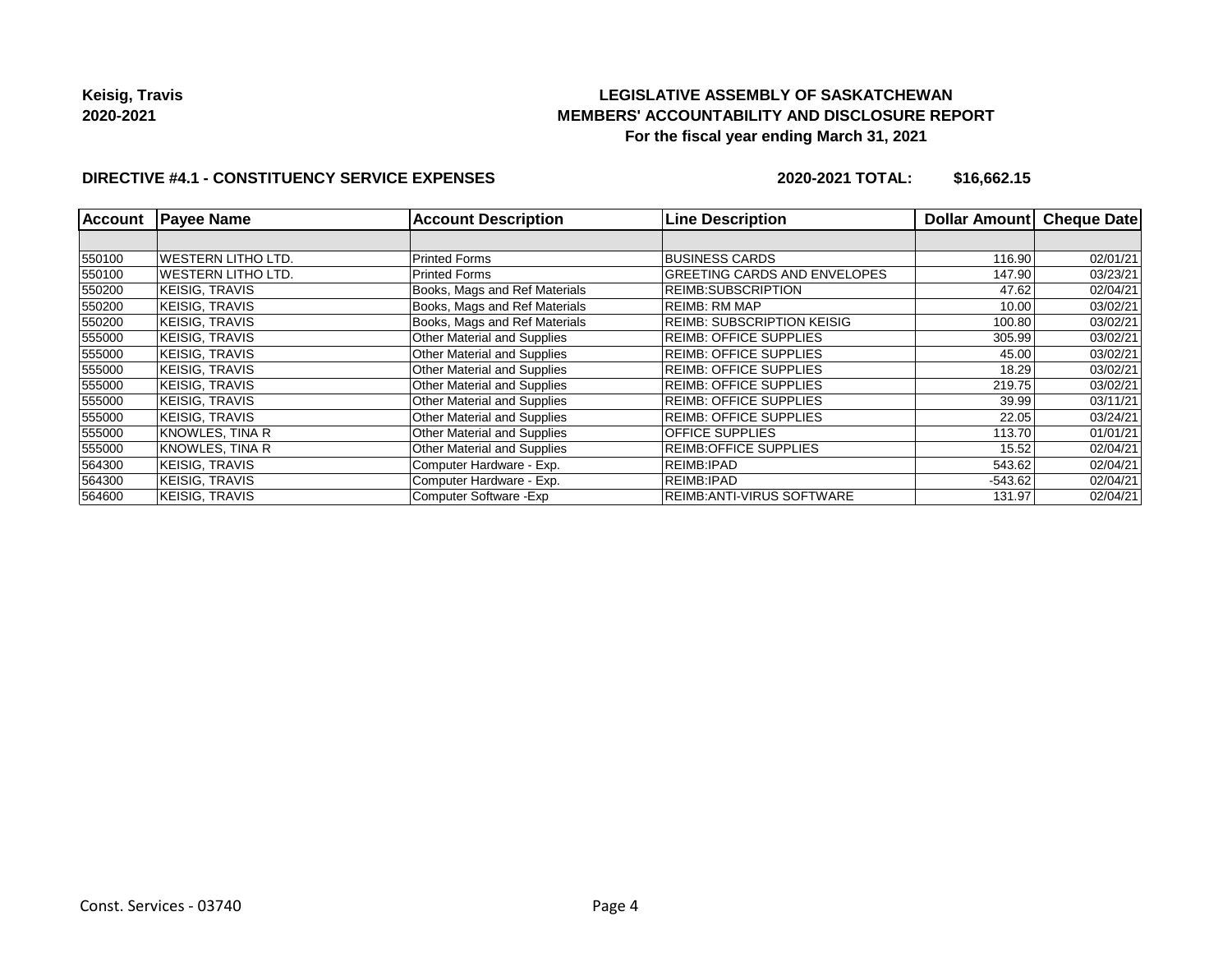# **LEGISLATIVE ASSEMBLY OF SASKATCHEWAN MEMBERS' ACCOUNTABILITY AND DISCLOSURE REPORT For the fiscal year ending March 31, 2021**

## **DIRECTIVE #6 - CONSTITUENCY ASSISTANT EXPENSES**

**2020-2021 TOTAL: \$24,559.12**

| <b>Account</b> | <b>Payee Name</b>      | <b>Account Description</b>       | Dollar Amount | <b>Cheque Date</b> |
|----------------|------------------------|----------------------------------|---------------|--------------------|
|                |                        |                                  |               |                    |
| 513000         | KNOWLES, TINA R        | Out-of-Scope Permanent           | 1,800.00      | 11/10/20           |
| 513000         | KNOWLES, TINA R        | Out-of-Scope Permanent           | 2,000.00      | 11/24/20           |
| 513000         | KNOWLES, TINA R        | Out-of-Scope Permanent           | 2,000.00      | 12/09/20           |
| 513000         | KNOWLES, TINA R        | Out-of-Scope Permanent           | 2,000.00      | 12/22/20           |
| 513000         | KNOWLES, TINA R        | Out-of-Scope Permanent           | 2,000.00      | 01/06/21           |
| 513000         | KNOWLES, TINA R        | Out-of-Scope Permanent           | 2,000.00      | 01/20/21           |
| 513000         | KNOWLES, TINA R        | Out-of-Scope Permanent           | 2,000.00      | 02/03/21           |
| 513000         | KNOWLES, TINA R        | Out-of-Scope Permanent           | 2,240.00      | 02/17/21           |
| 513000         | <b>KNOWLES, TINA R</b> | Out-of-Scope Permanent           | 2,240.00      | 03/03/21           |
| 513000         | <b>KNOWLES, TINA R</b> | Out-of-Scope Permanent           | 2,240.00      | 03/17/21           |
| 513000         | KNOWLES, TINA R        | Out-of-Scope Permanent           | 2,240.00      | 03/30/21           |
| 513000         | KNOWLES, TINA R        | Out-of-Scope Permanent           | 679.12        | 04/09/21           |
| 519900         | None (Default)         | Change in Y/E Accrued Empl Leave | 1,120.00      | 04/14/21           |
|                |                        | Entitlements                     |               |                    |